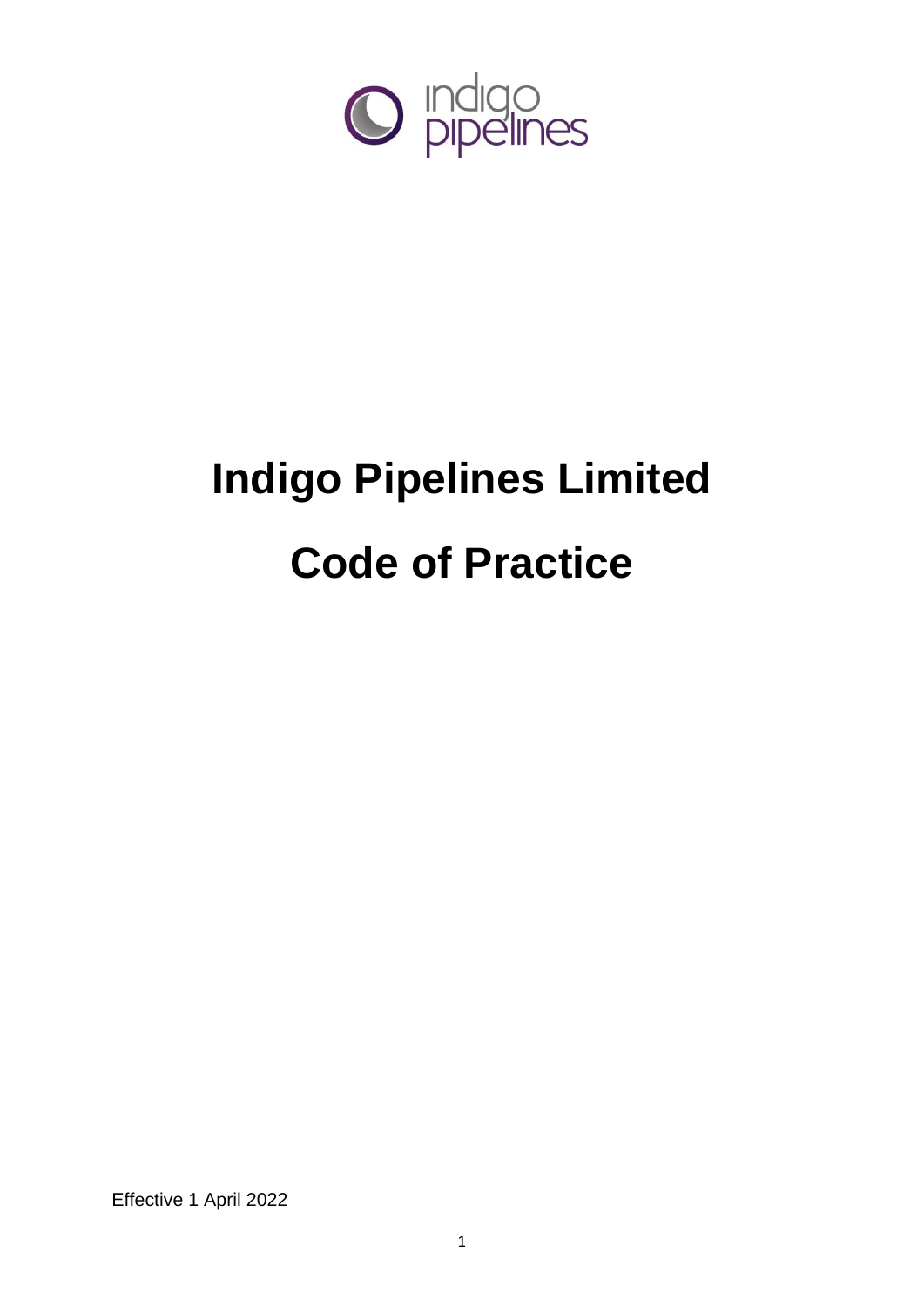# **Contents**

# <span id="page-1-0"></span>**Introduction**

Indigo Pipelines Limited does not sell gas but ensures it is transported to you in a safe and efficient manner. The companies that sell gas to you are called Gas Suppliers, and you should contact your Gas Supplier if you have any questions about buying gas, your gas bill, your meter or meter reading. You can find your Supplier's telephone number on your gas bill or statement.

Indigo Pipelines is committed to delivering the best possible service to our consumers. The operation of Indigo Pipelines' network assets has been contracted to SSE Energy Solutions, a trading name of SSE Utility Solutions Ltd, part of SSE plc. SSE is a major utility with many years of experience building and operating gas networks. This leaflet sets out when and how you might expect to be contacted by Indigo Pipelines or SSE Energy Solutions (acting on behalf of Indigo Pipelines) and how you can get in touch with us to enquire or complain about any service we provide. It also details the steps SSE Energy Solutions and Indigo Pipelines take to ensure that only properly trained, SSE Energy Solutions staff or approved contractors visit your home and the special services available for customers who are blind, partially sighted, deaf or hearing impaired.

# **This leaflet can be obtained in Braille, audio, or large print on request.**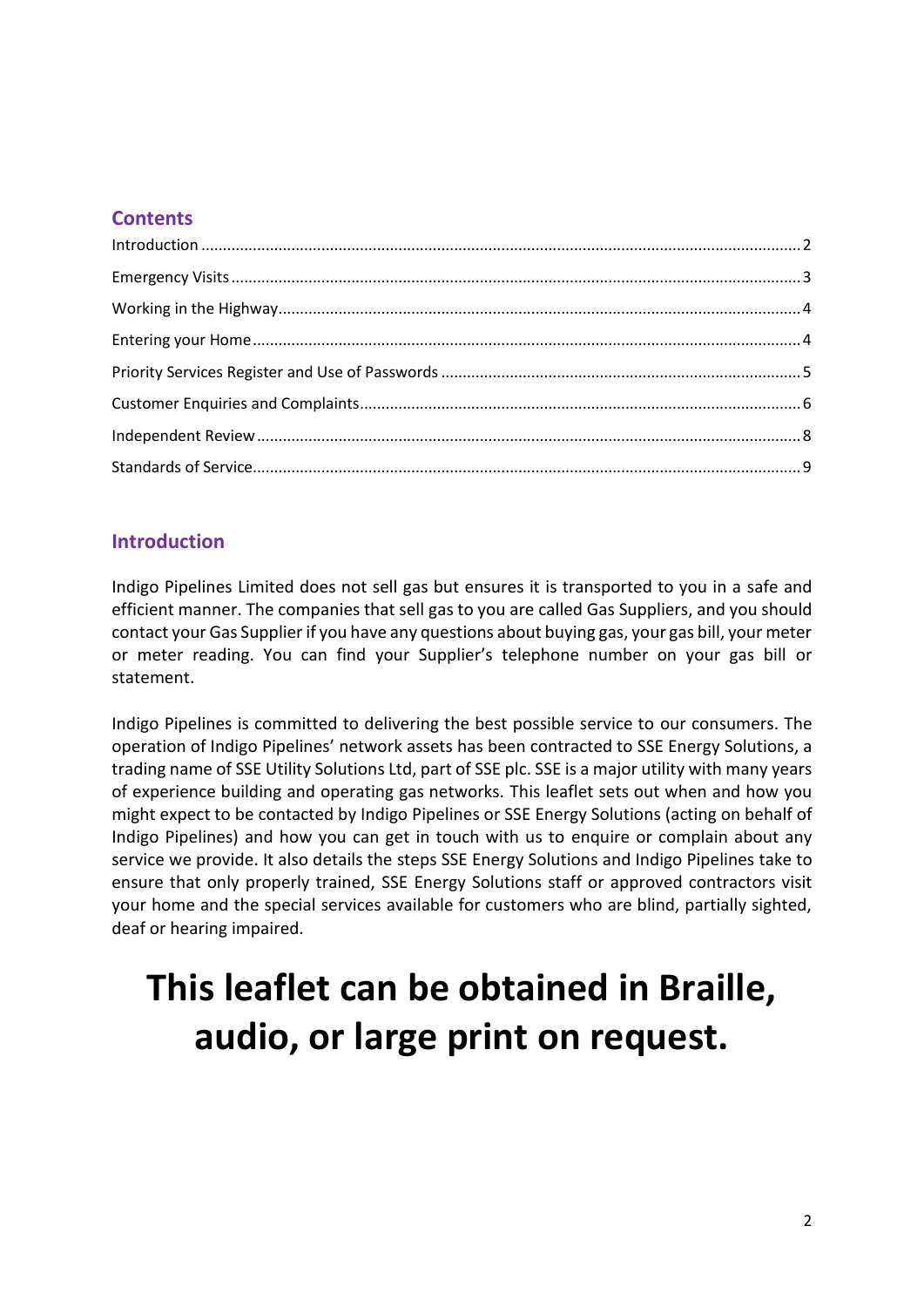# **Gas Emergencies**

The free-phone national gas emergency service is run by Cadent (formerly known as National Grid Gas) on behalf of all gas transportation companies including Indigo Pipelines. This operates 365 days a year, 24 hours a day and calls are free of charge. If you can smell gas, call:

#### **0800 111 999**

All calls to this emergency number are recorded and may be monitored.

If you are deaf or hearing impaired and have a Minicom or Textphone you can use the following number to call the gas emergency service:

#### **0800 371 787**

The operator who takes your details will ask you if there are any special circumstances we need to know about when you call. It will assist us to help you if we know of any special needs such as visual or hearing impairment or difficulties with mobility. If English is not your first language don't worry, you can still call the gas emergency service on 0800 111 999 and they will find an interpreter who can translate for you.

# <span id="page-2-0"></span>**Emergency Visits**

SSE Energy Solutions (acting on behalf of Indigo Pipelines) may need to visit you to deal with a reported gas emergency. If called to your home, they will abide by this Code of Practice. If it is necessary, for safety reasons, for SSE Energy Solutions to disconnect the gas supply to your home and you fall into one of the following categories, we will seek to provide you with alternative temporary heating and cooking facilities. The categories are:

- You are disabled, chronically sick or of pensionable age;
- You live with someone who is disabled, chronically sick, of pensionable age or a child under the age of 5;
- You are in a vulnerable situation;
- You are included on the Priority Service Register run by your gas Supplier.

However, it is both Indigo Pipelines' and SSE Energy Solutions' policy to be sympathetic to the needs of other consumers as well as those covered by the categories above. We will always try to make sure that in exceptional circumstances, temporary heating and cooking needs are met, using local judgement on a case-by-case basis. When SSE Energy Solutions or our contractors call, please tell us if you have any special needs we should know about.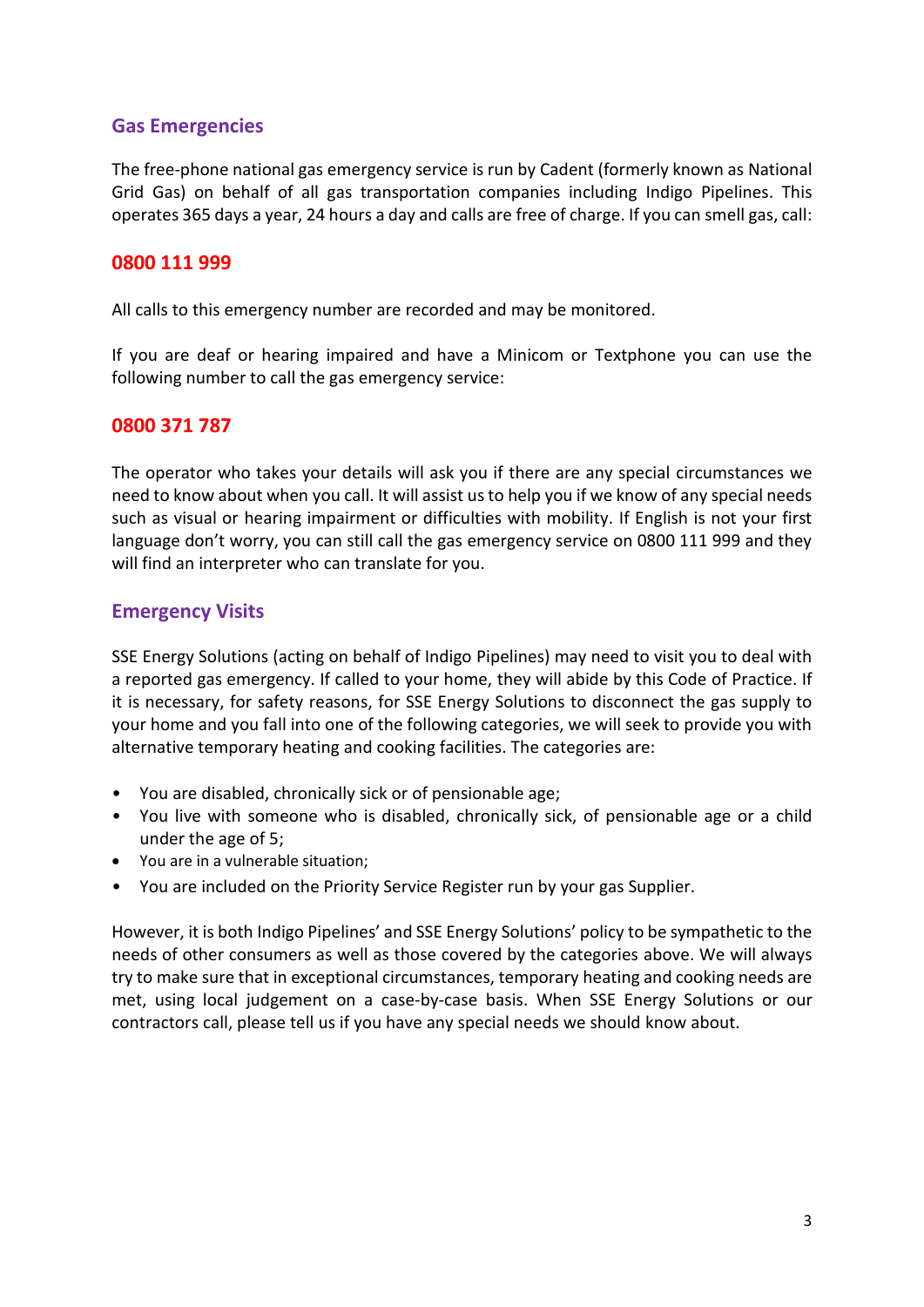# <span id="page-3-0"></span>**Working in the Highway**

During the essential maintenance and repair of the gas distribution pipeline system to ensure continued safe operation, there may be some inconvenience caused. We will try to use the most up to date techniques to help keep disruption to a minimum.

You can expect:

- Not less than five days' notice of any mains or service planned replacement works in your road, to inform you that an interruption of your gas supply may occur because of planned activities
- All vehicles and plant will be parked safely avoiding obstruction to the road and driveways
- Where it is necessary to excavate across access roads and driveways, we will always speak to residents concerned before starting the work
- The site will be left in a safe and tidy condition at the end of each working day
- SSE Energy Solutions staff and its contractors acting on behalf of Indigo Pipelines will always act professionally and courteously

# <span id="page-3-1"></span>**Entering your Home**

Occasionally SSE Energy Solutions (acting on behalf of Indigo Pipelines) may need to visit your home to inspect or maintain gas equipment on your property, to deal with a reported gas emergency or to complete a visit requested by yourself. The visit will either be made by an SSE Energy Solutions employee or another contractor working on our behalf. SSE Energy Solutions has arrangements in place so that you can be sure that only properly trained, SSE Energy Solutions staff or contractors visit your home. If you wish to confirm the identity of the person visiting your property, you can telephone the number located on their ID card. This contact will confirm whether the person is an authorised representative working on SSE Energy Solutions' behalf.

You can expect:

- SSE Energy Solutions will ensure staff and contractors are fit and proper persons to enter your home
- SSE Energy Solutions recruitment procedures involve appropriate background checks such as checking references
- SSE Energy Solutions staff and contractors will be appropriately qualified and fully trained for the purpose of the visit and will always be courteous in their dealings with you, without showing undue familiarity. They will give clear, accurate explanations using appropriate and sensitive language and will respect your property and premises
- All authorised SSE Energy Solutions employees and contractors will show you an identity card displaying the company name, their own name, and a colour photograph of the individual
- Where possible, all vehicles used for visits to your premises will carry the SSE Energy Solutions or contractor's logo
- Where possible, all SSE Energy Solutions employees and contractors will wear branded clothing indicating they are representing SSE Energy Solutions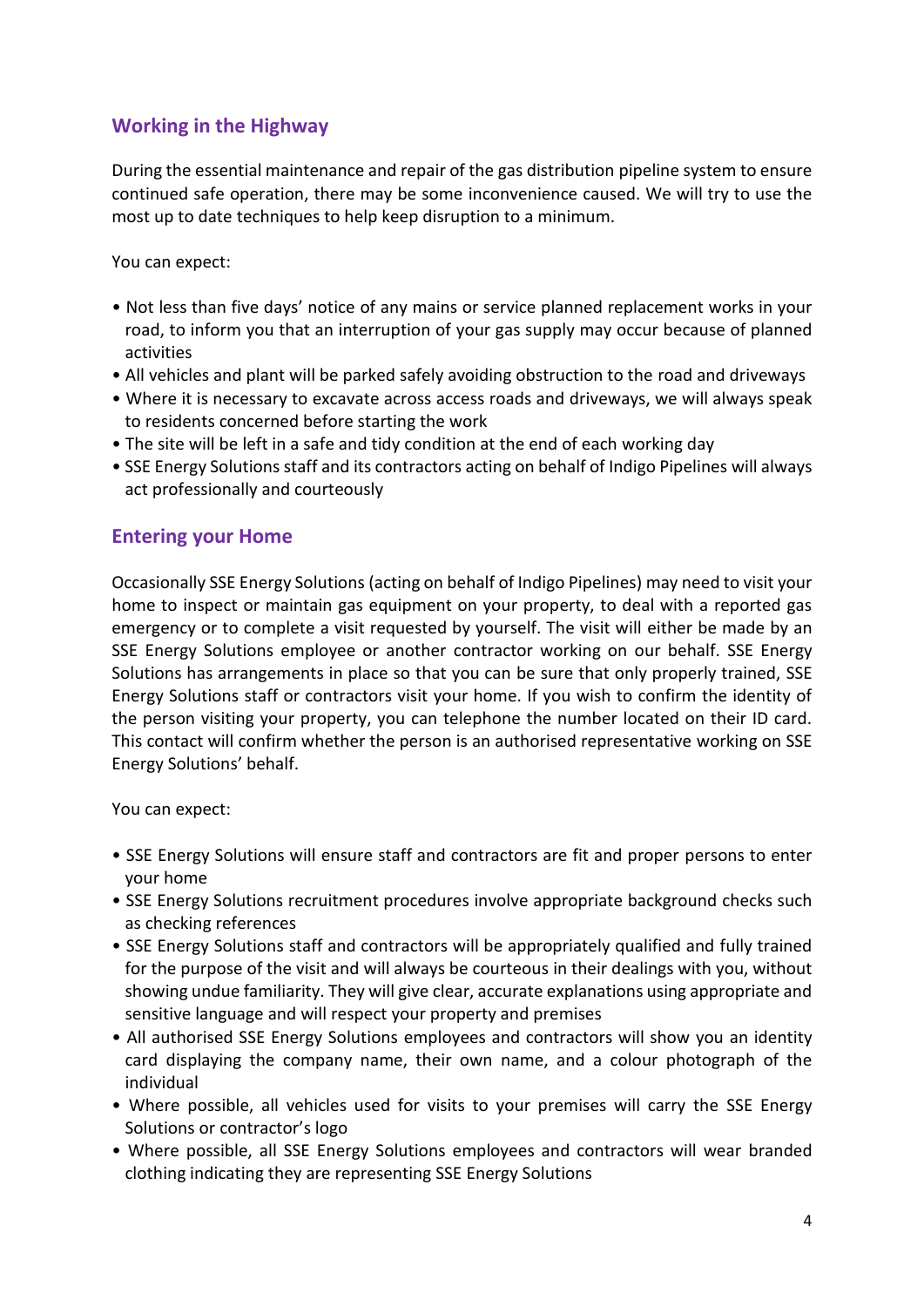- All SSE Energy Solutions employees and contractors will be able to tell you the national gas emergency telephone number
- SSE Energy Solutions will ensure that its employees and contractors are aware of the contents of this leaflet and comply with it

# <span id="page-4-0"></span>**Priority Services Register and Use of Passwords**

Your gas Supplier has licence obligations to maintain a register and to offer special help to customers who are of pensionable age, disabled (including customers who are blind or partially sighted, or deaf or hard of hearing) or chronically sick. In addition to several free benefits, by registering on the Priority Service Register (PSR) through your gas Supplier, you may be entitled to receive free gas safety inspections of appliances and pipework on your side of the gas meter. Please contact your Supplier for more information. Your Supplier will only collect personal data from you to be stored on the PSR where you have explicitly consented to this. The PSR is maintained by the Central Data Service Provider (Xoserve). Xoserve will transfer your personal data to SSE Energy Solutions (acting on our behalf), and SSE Energy Solutions will hold it on a secure database and only use it in order to fulfil its contract with us, to enable us to meet our statutory obligations as a gas Transporter.

<span id="page-4-1"></span>Gas Suppliers also operate password schemes through the Priority Services Register. If you arrange an appointment with SSE Energy Solutions through your gas Supplier, the person visiting you will use the password that is recorded on the Register. Please contact your gas Supplier if you would like to receive further information regarding the free services available to you. If you are not on the Priority Services Register, are of pensionable age, disabled or chronically sick or if you would like to feel more secure, we can agree a password with you when we make an appointment. We will quote this when we visit you so you will know the caller is genuine.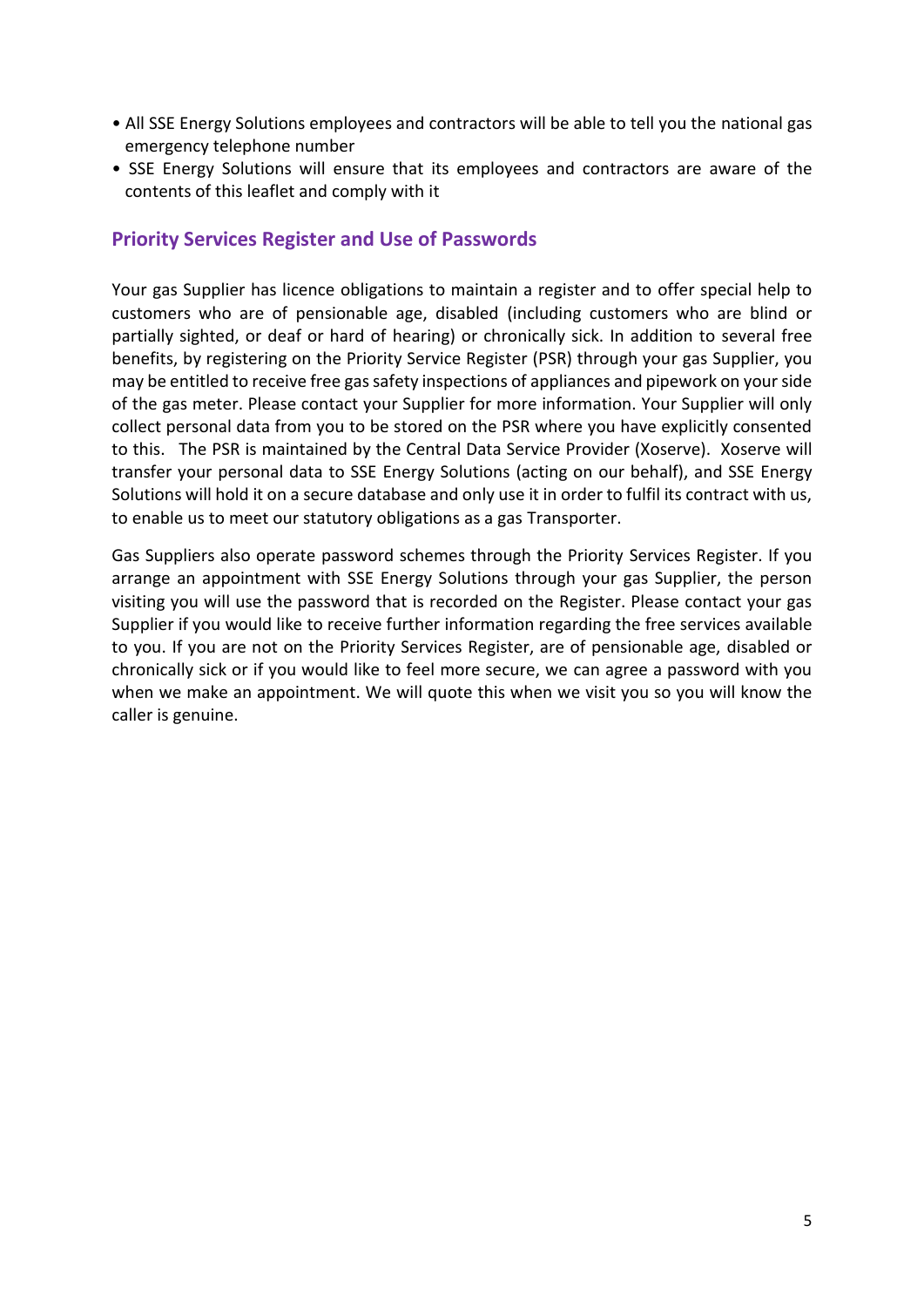# **Customer Enquiries and Complaints**

If there is a problem with the service you have received from SSE Energy Solutions (acting on behalf of Indigo Pipelines), then please in the first instance speak with the SSE Energy Solutions representative on site or phone SSE Energy Solutions' Customer Service Centre on the number below. It will be helpful, when contacting us, if you can provide any information relating to your enquiry, such as reference numbers, so that we can deal with your issue efficiently.

If you contact us, your personal data will be processed by Indigo Pipelines Limited (or by SSE Energy Solutions on our behalf) to communicate with you and deal with your enquiry, to provide the requested services to you and as part of our efforts to monitor customer communications for quality and training purposes. As a data subject, you have rights relating to your personal data. Full details are set out in:

(1) the Indigo Pipelines Limited privacy notice, which can be accessed at [https://www.indigonetworks.co.uk/privacy-policy/;](https://www.indigonetworks.co.uk/privacy-policy/) and

(2) the SSE Enterprise privacy notice, which can be accessed at <https://sseenergysolutions.co.uk/privacy-policy/>

#### If you are not satisfied with our Service

Indigo Pipelines and our sub-contractor, SSE Energy Solutions, are committed to offering the very best in customer service; however, we recognise that sometimes things can go wrong. We want to know when this happens so we can sort out any problems as quickly as possible. SSE Energy Solutions and Indigo Pipelines treat all complaints seriously and confidentially. Your complaint will be handled in a courteous, prompt, and straightforward manner.

#### Our Process:

**Step 1** – when you contact us, our advisor will attempt to resolve the matter with you directly, however, if necessary, your complaint will be escalated to a manager or specialist team. We aim to fully resolve the issue within 10 working days of receiving your call, email or letter. Where required, SSE Energy Solutions will make a home visit to resolve your complaint or enquiry. If this is the case, we will agree a mutually convenient time with you.

**Step 2** – If we have not been able to resolve your complaint fully within 10 working days, your complaint will be passed to a Senior Manager who will do everything possible to address your concerns and make sure you are happy with the resolution. We aim to agree a mutually satisfactory resolution within 10 working days of escalation from Step 1.

**Step 3** – Following Step 2, if the complaint has not been resolved to your satisfaction, you can raise the matter further with SSE Energy Solutions' General Manager or the Managing Director of Indigo Pipelines, who will endeavour to reach a resolution within 10 working days: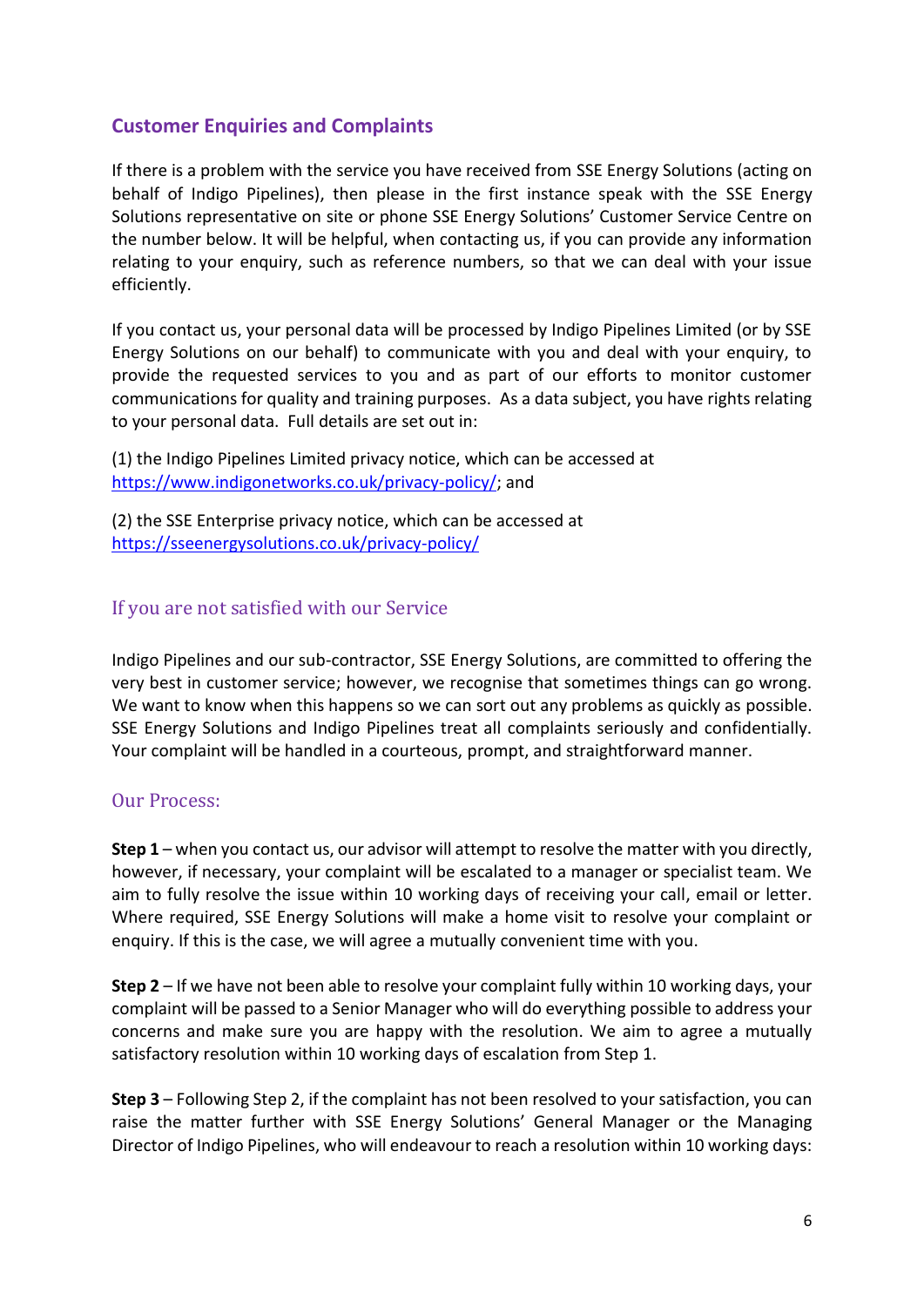You can contact the SSE Energy Solutions General Manager at:

The General Manager SSE Energy Solutions No.1 Forbury Place Forbury Road Reading Berkshire RG1 3JH

Tel: 0345 0786739 Email: kevin.bennett@sse.com

You can contact the Managing Director of Indigo Pipelines at:

The Managing Director Indigo Pipelines Limited 15 Diddenham Court Lambwood Hill Grazeley Reading RG7 1JQ

Tel: 07900 403231 Email: [andrew.blincow@indigopipelines.co.uk](mailto:andrew.blincow@indigopipelines.co.uk)

If at any stage of your complaint you would like to speak to someone face to face, then please contact us to arrange a suitable appointment.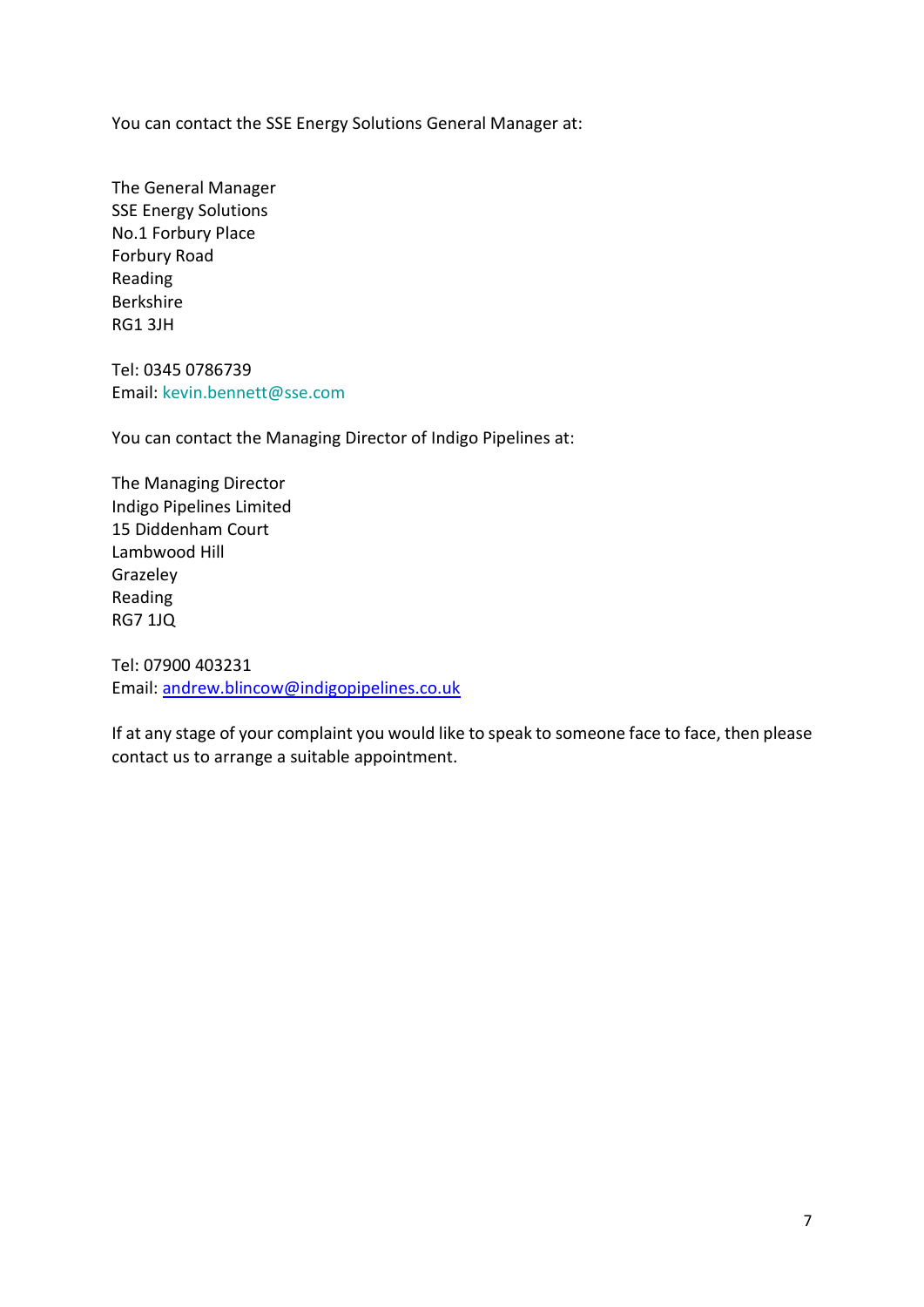# <span id="page-7-0"></span>**Independent Review**

We recognise that we may not always succeed in wholly resolving your complaint. Once our internal complaints process has been exhausted you can seek the assistance of the Ombudsman Service. The Ombudsman Service is free and independent and investigates complaints fairly by listening to both sides and looking at the facts. The Ombudsman Service then decide what action should be taken when you and SSE Energy Solutions or Indigo Pipelines can't agree.

The Ombudsman Service can be contacted on:

Ombudsman Service: Energy PO Box 966, Warrington, WA4 9DF

Tel: 0330 440 1624 Email: [enquiry@ombudsman-services.org](mailto:enquiry@ombudsman-services.org) Website: [www.ombudsman-services.org/energy](http://www.ombudsman-services.org/energy)

#### Other Sources of Help

Citizens Advice service provides free, confidential, and impartial advice on consumer issues.

Tel: 0808 223 1133 (England & Wales) Tel: 0808 223 1144 (Welsh speaking advisors) Tel: 0808 196 8660 (Scotland) Website: [www.citizensadvice.org.uk](http://www.citizensadvice.org.uk/)

The Office of Gas and Electricity Markets (Ofgem) regulates the Energy Industry and approves the dispute resolution service operated by The Energy Ombudsman. Ofgem can be contacted on:

The Office of Gas and Electricity Markets 9 Millbank, London SW1P 3GE

Tel: 020 7901 7295 Email: [consumeraffairs@ofgem.gov.uk](mailto:consumeraffairs@ofgem.gov.uk) Website: [www.ofgem.gov.uk](http://www.ofgem.gov.uk/)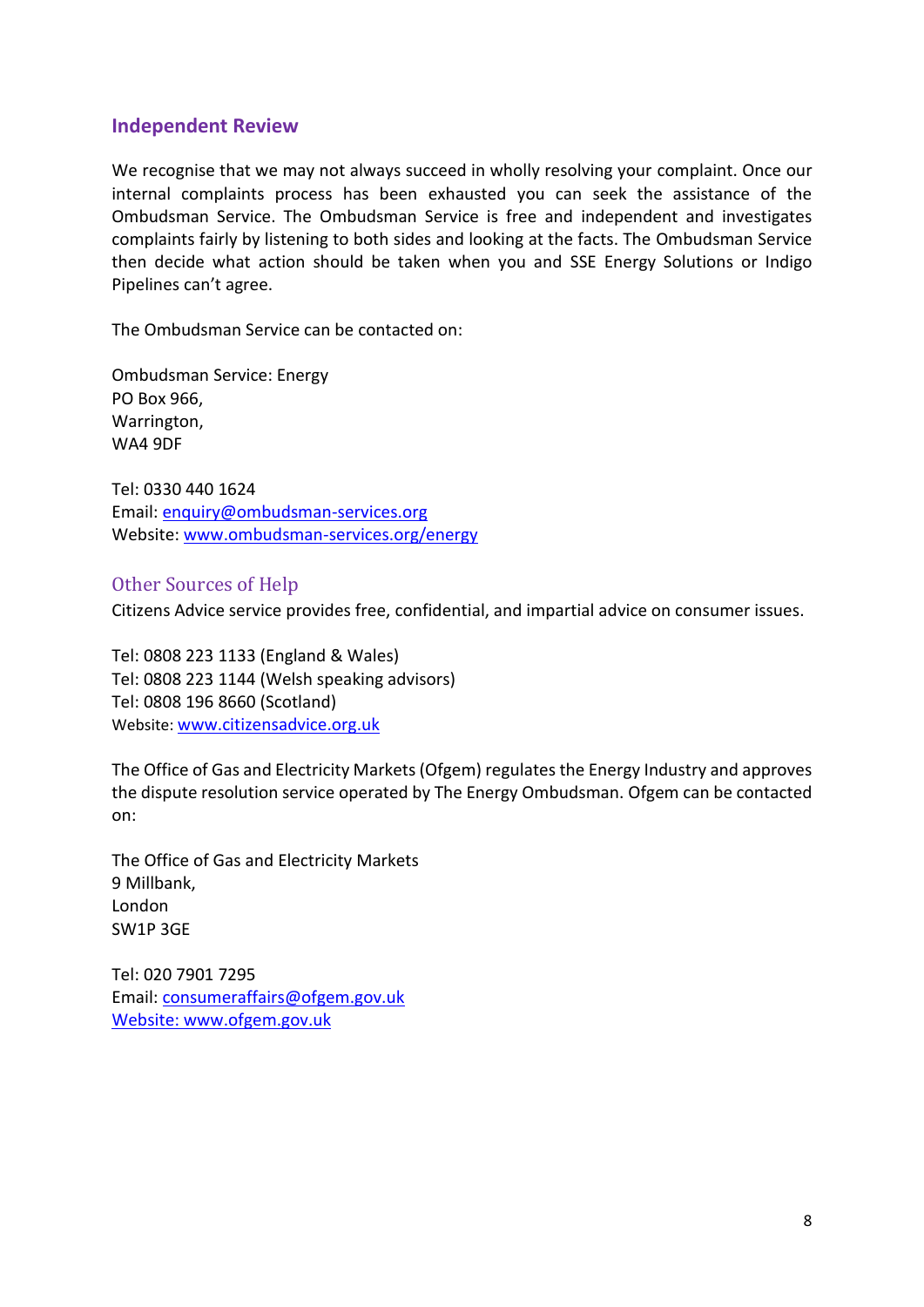# <span id="page-8-0"></span>**Standards of Service**

Guaranteed Standards of Performance apply to all Gas Transporters (GTs), who own networks through which gas is supplied to customers. This statement describes the standards that are relevant to end customers who receive gas through Indigo Pipelines' gas networks. GTs are not responsible for meter reading or billing, as Suppliers carry out this activity.

Industry regulator Ofgem (Office of Gas and Electricity Markets) sets Guaranteed Standards of Performance. Indigo Pipelines and SSE Energy Solutions, as its authorised agent, operate in accordance with the Guaranteed Standards of Performance regime, as detailed in the table below. You will be eligible to receive compensation payments if Indigo Pipelines, or SSE Energy Solutions acting on behalf of Indigo Pipelines, do not meet these standards. In such cases, we will make compensation payments to you directly or via your gas Supplier.

| GS1 | Restoring customers'<br>supplies after an<br>unplanned<br>interruption | Restore customers' supplies within 24 hours<br>following unplanned interruptions on their<br>networks. If failure to achieve this, a fixed<br>compensation payment will be paid to the<br>customer affected. Further compensation will be<br>paid for each additional period of 24 hours until<br>the customer's supply is restored. If the<br>interruption originated on another network, the<br>other Gas Transporter is required to make the<br>payment either via Indigo Pipelines or to the<br>customer directly.                 | £60<br>domestic<br>£100 small<br>non-<br>domestic<br>Cap per<br>customer of<br>£1,000 |
|-----|------------------------------------------------------------------------|----------------------------------------------------------------------------------------------------------------------------------------------------------------------------------------------------------------------------------------------------------------------------------------------------------------------------------------------------------------------------------------------------------------------------------------------------------------------------------------------------------------------------------------|---------------------------------------------------------------------------------------|
| GS2 | Reinstatement of<br>customers' premises                                | On completion of Indigo Pipelines or SSE Energy<br>Solutions (acting on behalf of Indigo Pipelines)<br>initiated work to re-lay service pipes on a<br>customer's premises, the premises will be<br>reinstated within 5 working days, or 3 working<br>days for Priority Services customers. If Indigo<br>Pipelines or our contractor fails to achieve this, a<br>fixed compensation payment will be made. Further<br>compensation will be paid for each additional<br>period of five working days until the premises are<br>reinstated. | £100<br>domestic<br>$£200$ non-<br>domestic                                           |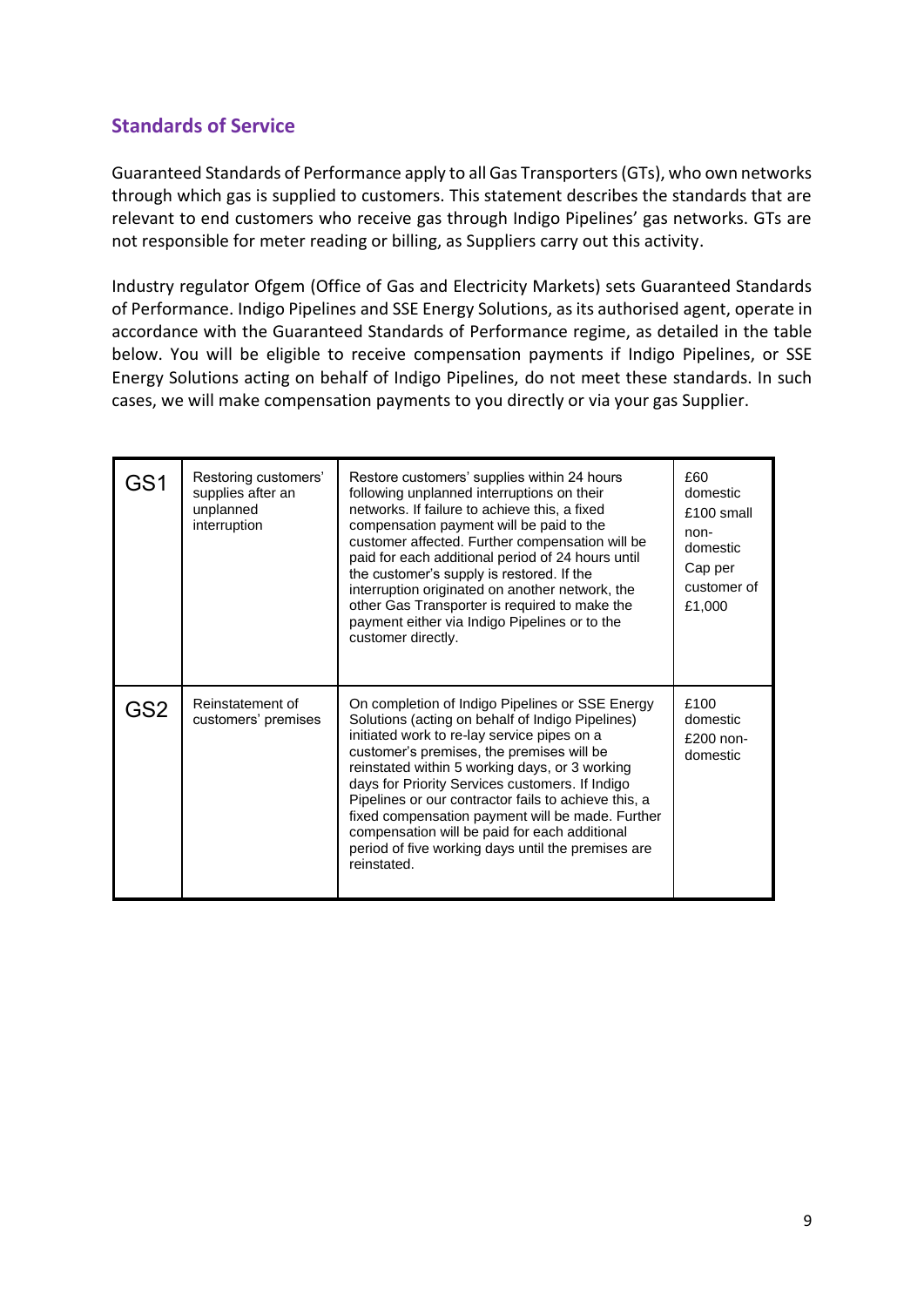| GS <sub>3</sub>                                | Provision of<br>alternative heating<br>and cooking<br>facilities | For the types of interruptions specified below, where<br>Indigo Pipelines or SSE Energy Solutions (acting on<br>behalf of Indigo Pipelines) reasonably expects the gas<br>supply to a priority customer's premises will be<br>discontinued for longer than 24 hours, we shall provide<br>alternative heating and cooking facilities within the<br>timeframe specified below: |                                                                                                                                                                                                                                                                                                                                                                                                                                    |                    |                                                         | £50<br>Cap per<br>customer of<br>£500 |  |
|------------------------------------------------|------------------------------------------------------------------|------------------------------------------------------------------------------------------------------------------------------------------------------------------------------------------------------------------------------------------------------------------------------------------------------------------------------------------------------------------------------|------------------------------------------------------------------------------------------------------------------------------------------------------------------------------------------------------------------------------------------------------------------------------------------------------------------------------------------------------------------------------------------------------------------------------------|--------------------|---------------------------------------------------------|---------------------------------------|--|
|                                                |                                                                  | <b>Interruption type</b>                                                                                                                                                                                                                                                                                                                                                     |                                                                                                                                                                                                                                                                                                                                                                                                                                    | <b>Timeframe</b>   |                                                         |                                       |  |
|                                                |                                                                  | Planned interruption<br>Unplanned interruption<br>(less than 250 customers<br>affected)                                                                                                                                                                                                                                                                                      |                                                                                                                                                                                                                                                                                                                                                                                                                                    | 4 hours<br>4 hours |                                                         |                                       |  |
|                                                |                                                                  | Unplanned interruption<br>(250 or more customers<br>affected)                                                                                                                                                                                                                                                                                                                |                                                                                                                                                                                                                                                                                                                                                                                                                                    | 8 hours            |                                                         |                                       |  |
|                                                |                                                                  |                                                                                                                                                                                                                                                                                                                                                                              | If we fail to achieve this, a fixed compensation<br>payment will be paid to the customer affected. Further<br>24 hours until facilities are provided.                                                                                                                                                                                                                                                                              |                    | compensation will be paid for each additional period of |                                       |  |
| GS4<br>GS <sub>5</sub><br>&<br>GS <sub>6</sub> | Provision of<br>connection<br>quotations                         |                                                                                                                                                                                                                                                                                                                                                                              | For each of the connection types specified below,<br>Indigo Pipelines or SSE Energy Solutions (acting on<br>behalf of Indigo Pipelines) shall provide a quotation for<br>providing a new or altering an existing connection<br>within the specified timeframe. Where we fail to<br>achieve this, a fixed payment shall be made in respect<br>of the initial failure and each additional day during<br>which the failure continues. |                    |                                                         |                                       |  |
|                                                |                                                                  | Quotation<br>type                                                                                                                                                                                                                                                                                                                                                            | Time scale                                                                                                                                                                                                                                                                                                                                                                                                                         | Payment            | Cap                                                     |                                       |  |
|                                                |                                                                  | Standard                                                                                                                                                                                                                                                                                                                                                                     | 4 working<br>days                                                                                                                                                                                                                                                                                                                                                                                                                  | £20                | Lesser of<br>£500 or<br>contract<br>sum                 |                                       |  |
|                                                |                                                                  | Non std<br>•275kWh                                                                                                                                                                                                                                                                                                                                                           | 11 working<br>days                                                                                                                                                                                                                                                                                                                                                                                                                 | £20                | Lesser of<br>£500 or<br>contract<br>sum                 |                                       |  |
|                                                |                                                                  | Non std<br>>275kWh                                                                                                                                                                                                                                                                                                                                                           | 21 working<br>days                                                                                                                                                                                                                                                                                                                                                                                                                 | £40                | Lesser of<br>£1000 or<br>contract<br>sum                |                                       |  |
|                                                |                                                                  | treated as if it was not provided on time                                                                                                                                                                                                                                                                                                                                    | If a quotation is found to be inaccurate it shall be                                                                                                                                                                                                                                                                                                                                                                               |                    |                                                         |                                       |  |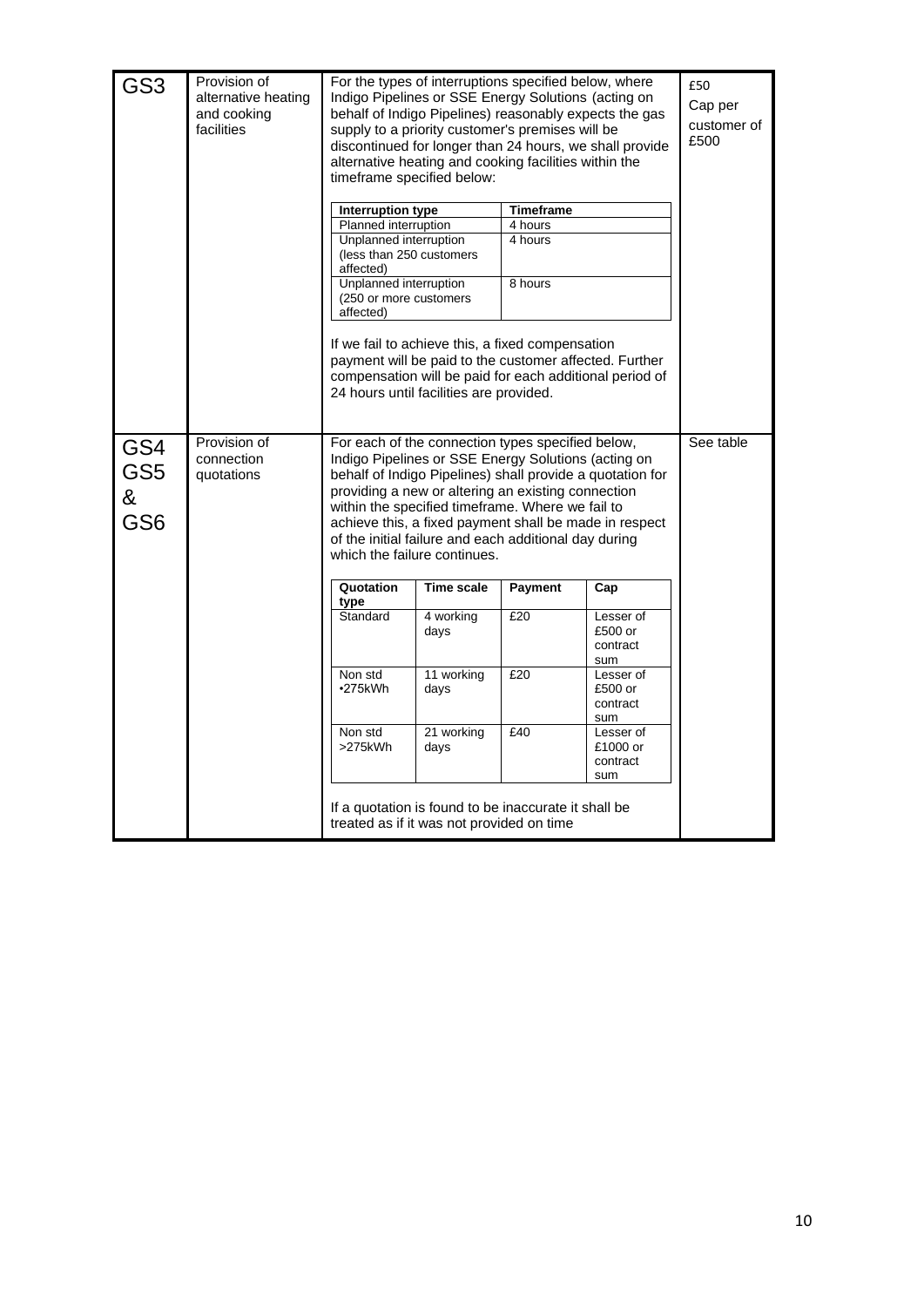| GS7                                 | Accuracy of<br>quotations                                                                  | Where a customer challenges a quotation under Indigo<br>Pipelines' published accuracy scheme and the<br>quotation is found to be inaccurate Indigo Pipelines<br>shall refund any overcharge that has been made.                                                                                                                                                                                                                             | Refund<br>overcharge                                                                                                   |                                    |  |
|-------------------------------------|--------------------------------------------------------------------------------------------|---------------------------------------------------------------------------------------------------------------------------------------------------------------------------------------------------------------------------------------------------------------------------------------------------------------------------------------------------------------------------------------------------------------------------------------------|------------------------------------------------------------------------------------------------------------------------|------------------------------------|--|
| GS <sub>8</sub>                     | Response to land<br>enquiries                                                              | Indigo Pipelines or SSE Energy Solutions (acting on<br>behalf of Indigo Pipelines) shall respond to a land<br>enquiry in respect of a new connection or alteration of<br>an existing connection within 5 working days. Where we<br>fail to achieve this, a fixed payment will be made in<br>respect of the initial failure and each additional day<br>during which the failure continues.                                                   | £80<br>Cap per<br>customer<br>is £500 for<br>$\leq$ 275 kWh<br>per hour<br>and £1000<br>for $> 275$<br>kWh per<br>hour |                                    |  |
| GS <sub>9</sub><br>&<br><b>GS10</b> | Offering a date for<br>commencement<br>and substantial<br>completion of<br>connection work | Where a customer has accepted a quotation, Indigo<br>Pipelines or SSE Energy Solutions (acting on behalf of<br>Indigo Pipelines) shall offer a date for commencement<br>of the work and substantial completion within 20<br>working days from receipt of the acceptance. Where we<br>fail to achieve this, a fixed payment will be made in<br>respect of the initial failure and each additional day<br>during which the failure continues. | See table                                                                                                              |                                    |  |
|                                     |                                                                                            | <b>Connection</b><br>work                                                                                                                                                                                                                                                                                                                                                                                                                   | Payment                                                                                                                | Cap                                |  |
|                                     |                                                                                            | $≤275$ kWh                                                                                                                                                                                                                                                                                                                                                                                                                                  | £40                                                                                                                    | Lesser of £500<br>or contract sum  |  |
|                                     |                                                                                            | >275kWh                                                                                                                                                                                                                                                                                                                                                                                                                                     | £80                                                                                                                    | Lesser of £1000<br>or contract sum |  |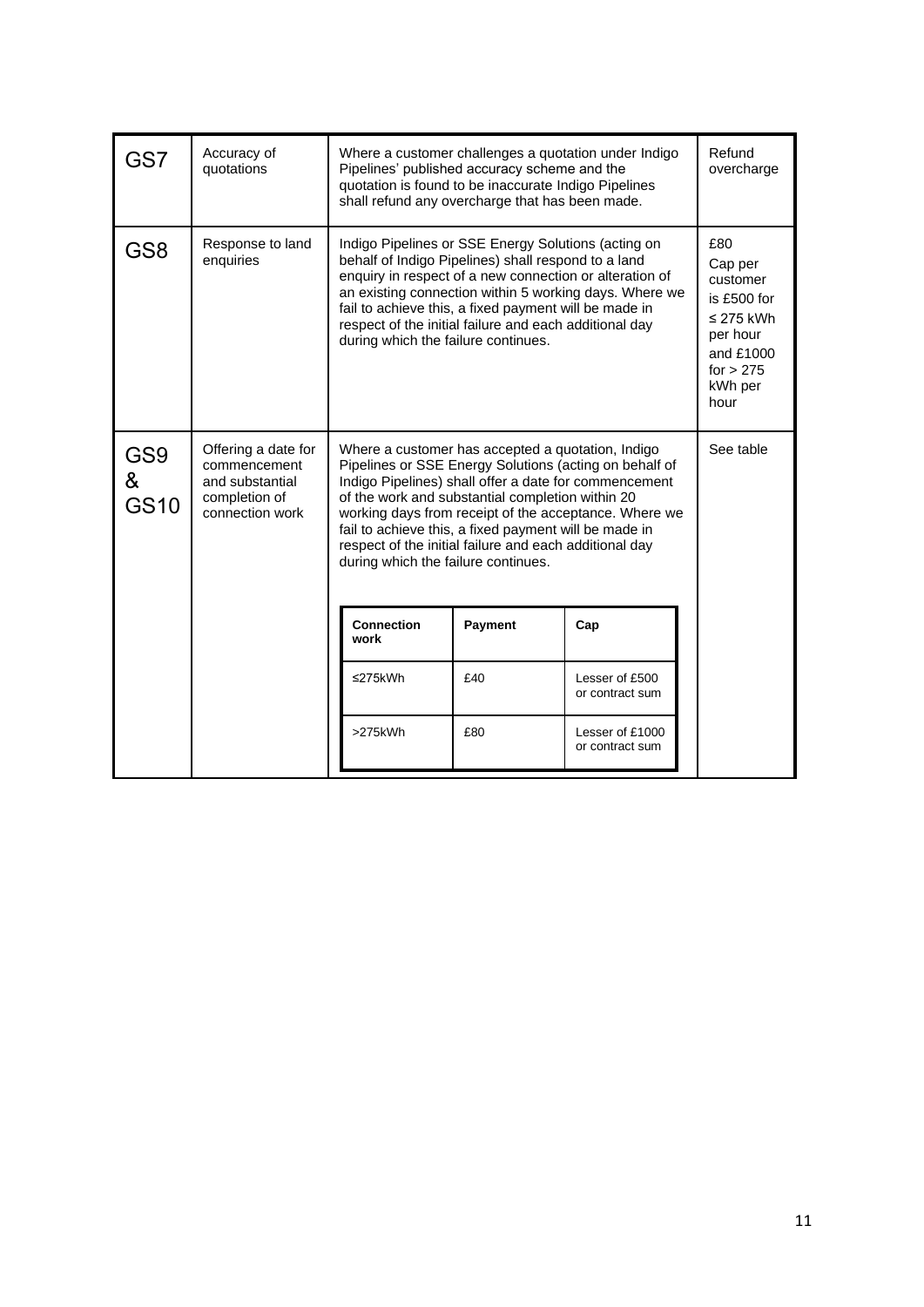| <b>GS11</b> | Completion of<br>the work on the<br>agreed date                                 | Where Indigo Pipelines or SSE Energy Solutions<br>(acting on behalf of Indigo Pipelines) fails to<br>substantially complete a connection on the date<br>agreed with the customer, a payment will be made in<br>respect of the initial failure and each additional day<br>during which the failure continues.                                                                                                                                                                                                                                                                                                                                                                                                                                                                                           | See table                                  |                                   |                                       |
|-------------|---------------------------------------------------------------------------------|--------------------------------------------------------------------------------------------------------------------------------------------------------------------------------------------------------------------------------------------------------------------------------------------------------------------------------------------------------------------------------------------------------------------------------------------------------------------------------------------------------------------------------------------------------------------------------------------------------------------------------------------------------------------------------------------------------------------------------------------------------------------------------------------------------|--------------------------------------------|-----------------------------------|---------------------------------------|
|             |                                                                                 | Quotation<br>amount                                                                                                                                                                                                                                                                                                                                                                                                                                                                                                                                                                                                                                                                                                                                                                                    | Payment                                    | Cap                               |                                       |
|             |                                                                                 | ≤ £1,000                                                                                                                                                                                                                                                                                                                                                                                                                                                                                                                                                                                                                                                                                                                                                                                               | £40                                        | Lesser of £400<br>or contract sum |                                       |
|             |                                                                                 | $>E1,000 -$<br>£4000                                                                                                                                                                                                                                                                                                                                                                                                                                                                                                                                                                                                                                                                                                                                                                                   | Lesser of £200<br>or 5% of<br>contract sum | 50% of contract<br>sum            |                                       |
|             |                                                                                 | $>E4,000 -$<br>£20,000                                                                                                                                                                                                                                                                                                                                                                                                                                                                                                                                                                                                                                                                                                                                                                                 | £200                                       | 50% of contract<br>sum            |                                       |
|             |                                                                                 | $>E20,000-$<br>£50,000                                                                                                                                                                                                                                                                                                                                                                                                                                                                                                                                                                                                                                                                                                                                                                                 | £200                                       | £10,000                           |                                       |
|             |                                                                                 | $>E50,000 -$<br>£100,000                                                                                                                                                                                                                                                                                                                                                                                                                                                                                                                                                                                                                                                                                                                                                                               | £300                                       | £18,000                           |                                       |
| <b>GS12</b> | Notifying<br>customers and<br>making<br>payments owed<br>under the<br>standards | Indigo Pipelines or SSE Energy Solutions (acting on<br>behalf of Indigo Pipelines) shall make payment in<br>respect of a failure to meet a standard to the customer<br>within 20 working days. Where we fail to achieve this<br>level of service, a fixed compensation payment will be<br>made. Where an interruption affects customers whose<br>premises are connected to another network (and<br>invokes a compensation payment under GS1), the Gas<br>Transporter that caused the interruption needs to pay<br>the Gas Transporter to whose pipe-line system the<br>customer is connected (or to the customer directly)<br>within 10 working days. Where relevant, the Gas<br>Transporter to whose network the customer is<br>connected then needs to pay the customer within five<br>working days. | £40                                        |                                   |                                       |
| GS13        | Advance notice<br>of planned<br>interruptions                                   | If Indigo Pipelines or SSE Energy Solutions (acting on<br>behalf of Indigo Pipelines) proposes to carry out<br>maintenance or replacement work which will require it<br>to discontinue the conveyance of gas to customers, we<br>shall issue a written notification stating the need for the<br>interruption, stating the day the interruption is expected<br>to start, not less than 5 working days before the start of<br>the interruption.                                                                                                                                                                                                                                                                                                                                                          |                                            |                                   | £40 domestic<br>£100 non-<br>domestic |